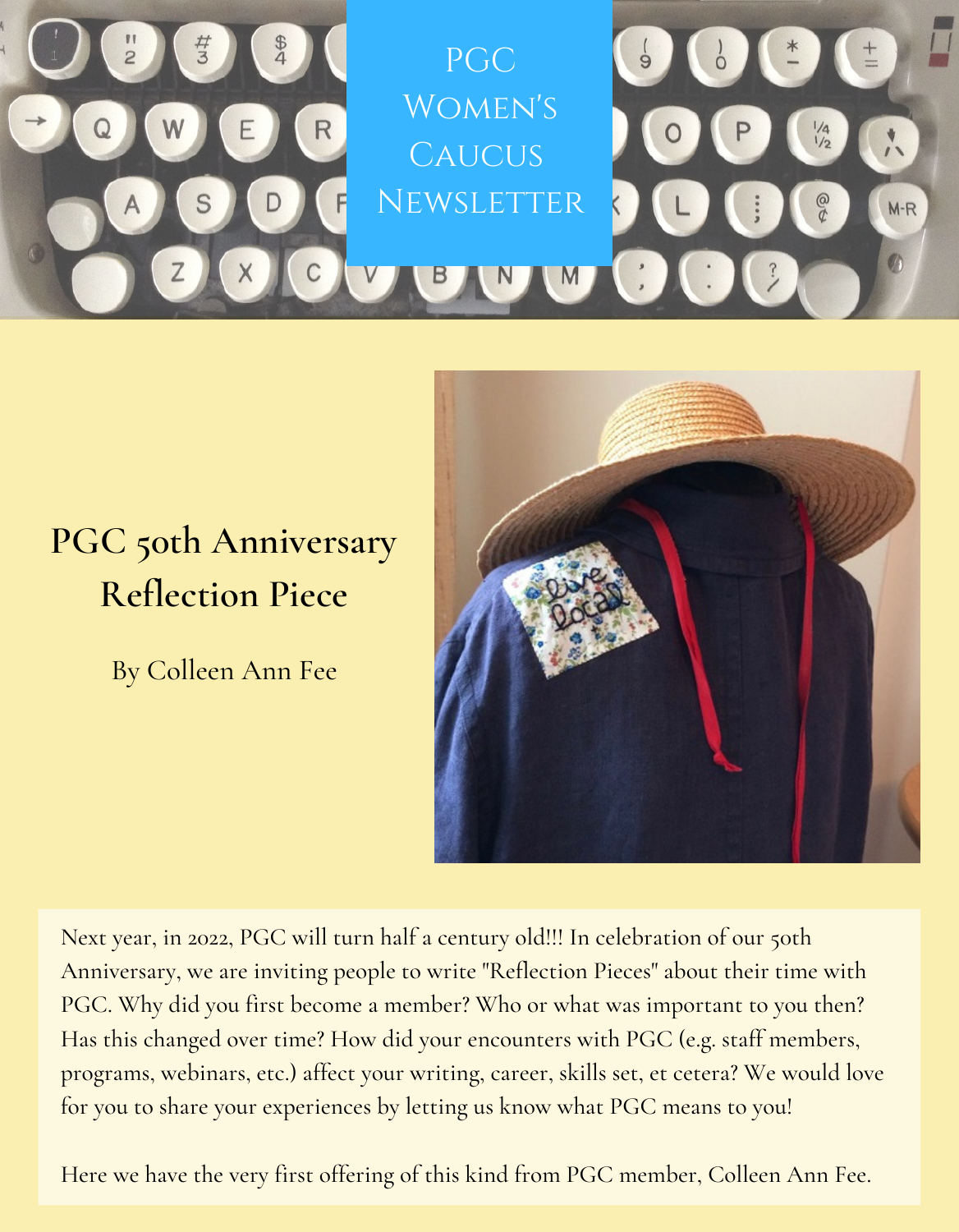## What does PGC mean to me?

I did not join PGC when I became eligible. At that time, I assumed that PGC was like the other professional organizations filling my mailbox with their rulebooks, and I had not yet encountered Rebecca Burton, PGC's Membership and Professional Contracts Manager.

I came to PGC later in connection with my play about widows, *After Love, Life*. I am a social dramatist with an iconoclastic perspective. Social dramatists work like investigative journalists tackling subjects outside their personal experience. I am not a widow. In writing *After Love, Life*, I conducted research, interviewed widows, and drew from my emotional reservoir of accumulated loss.

No one wants to be called widow. No one affixes this qualifier to herself. That is done by others. Here comes the widow, they say, not as welcome but as warning. Beware the widow. Her qualifier denotes something bad—death. A woman affixed with it feels hard done by and unfairly so. Without her consent and beyond her control, she finds herself marked bad. My play, A*fter Love, Life* aims to debunk the stereotype of the widow and offers cathartic relief of grief.

Age is another qualifier no one wants. To wishful-thinkers who say that age has its own rewards, I reply: You go ahead and enjoy them, I shall take a pass.

We react to our bad qualifiers in various ways. Emotional responses correspond to the widow's five stages of grief: denial, anger, bargaining, depression, acceptance. At any stage, one may get stuck, temporarily, even permanently, consigned to greater suffering.

Some qualifiers are so bad we have enacted legislation to protect ourselves from the badness. Qualifiers are not equally bad. Some of the qualifiers affixed to me fall under categories enumerated in the legislation, but I carry other qualifiers which provide me a measure of relief. Some qualifiers are so bad, so thoroughly damaging to those affixed with them, no relief is available except by the restructuring of our societal institutions and social relationships.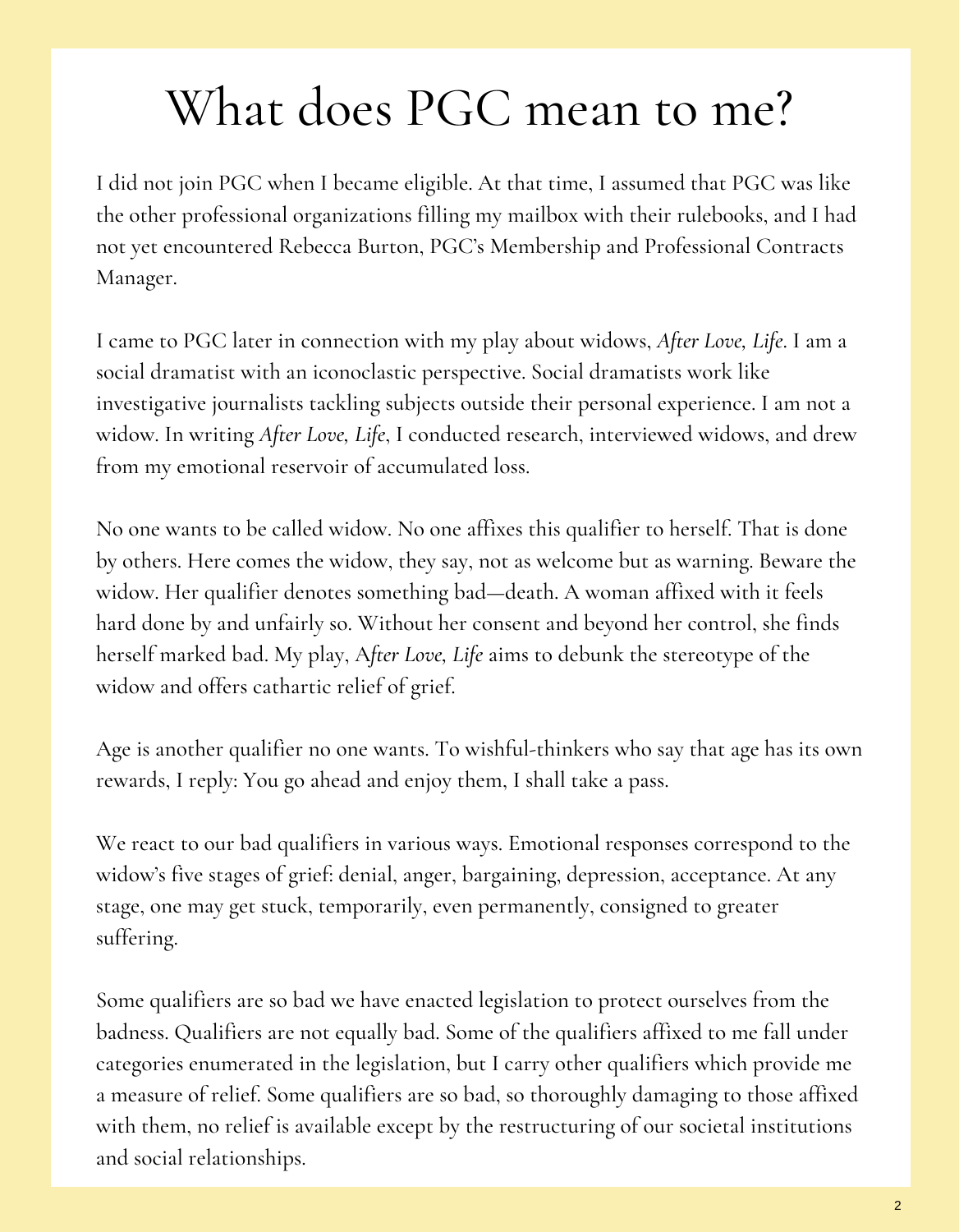Playwrights have a role to play in this social imperative, both as individuals and collectively. PGC is engaged through several initiatives. One of them, *Advance Theatre*, led me to PGC.

*Advance Theatre* is the brainchild of Diane Brown, Artistic Director of Ruby Slippers Theatre. While I was writing my widows play, Diane attended a PGC conference about diversity in the theatre. The conference was organized by Rebecca Burton, whom Diane describes as a tireless advocate for gender equity.

About the conference, Diane says: Lots of great discussion, but what comes from all this talk? In this case, *Advance Theatre*. As Diane listened to all the great discussion, she vowed to act. Overnight, she conceived a staged reading series by Ruby Slippers which has evolved into an annual national showcase of new plays by diverse femaleidentifying playwrights. The next day at the conference, Diane sounded out Rebecca Burton for PGC's support. Bingo! Or as Diane says: Voilà! *Advance Theatr*e came into being and has been sustained over many years with support from PGC and other partners of Ruby Slippers.

The success of *Advance Theatre*, Diane believes, attests to an enormous need for it. She credits *Advance Theatre* with bringing Ruby Slippers and her work to national attention, deepening and expanding the company's mandate and her artistic vision of inclusivity. We clarified our definition of diversity, she says, and all good things have come out of it.

I was invited to submit to the inaugural *Advance Theatre*. I better join PGC, I thought to myself and dashed off an inquiry. Rebecca Burton replied immediately. That is her mode, immediacy. There's no delaying her. She made the application process easypeasy for me to complete. Bingo! I became a PGC playwright. *After Love, Life* was juried for *Advance Theatre* and given a public staged reading by a diverse professional ensemble that included PGC colleagues. Two years later, my drama about consent and accountability (*Sex, Drugs & Age*) was juried and similarly presented to the public by *Advance Theatr*e. It has now advanced into the U.S.